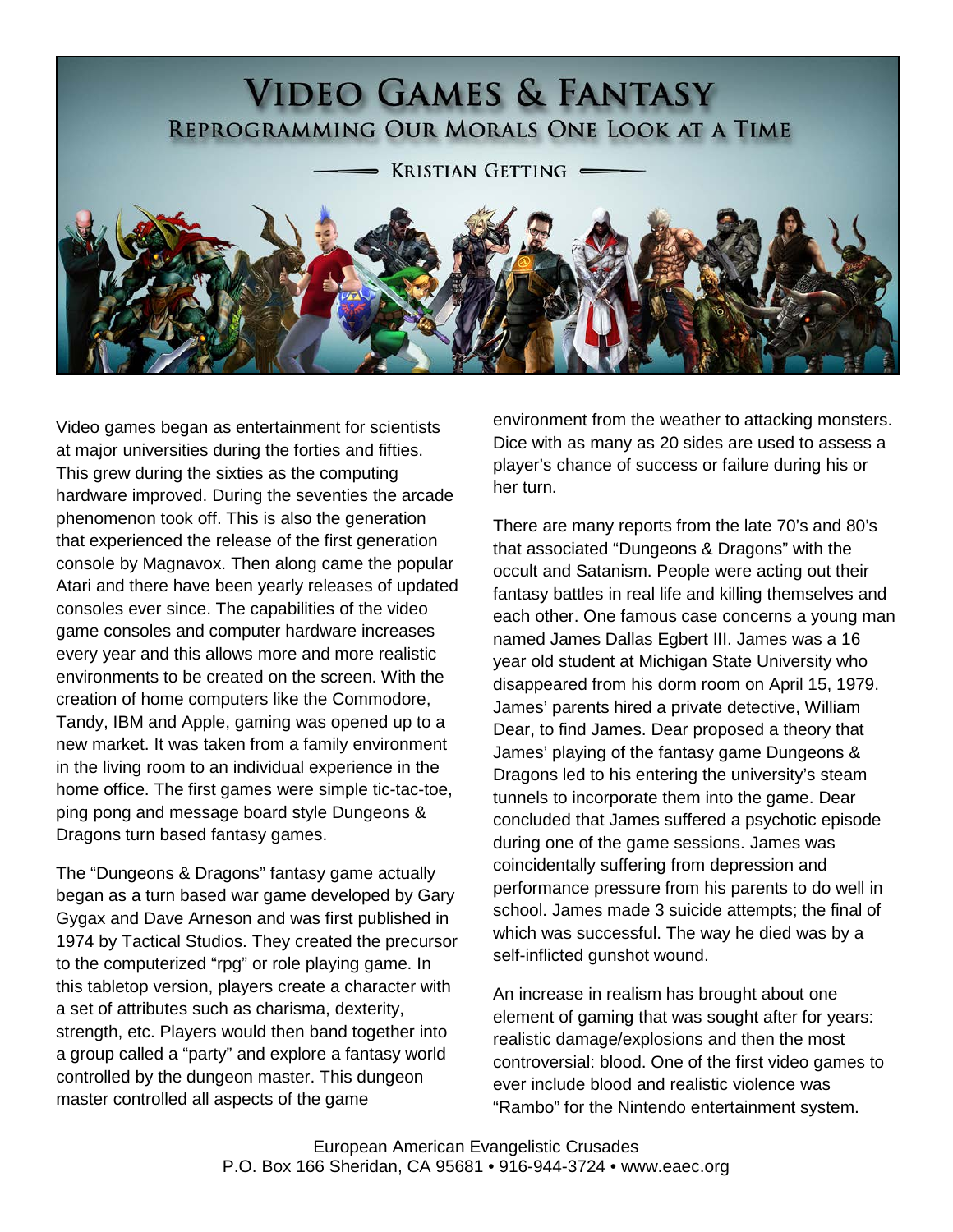Based off of the movie, "Rambo: First Blood Part II," this game contains some of the first pixels of blood ever seen in the video game world. "Rambo" was released in 1987 in Japan and a year later in North America.

The first video game to include blood and gore, realistically, was "Mortal Kombat", which created the need of the ESRB rating system due to law suits pertaining to the accessibility of adult content by children. "Mortal Kombat" was first released for arcades in 1992, and was later made for home consoles in 1993. "Mortal Kombat" has since spawned numerous sequels and revamped remakes and is considered the most popular American fighting game to date.

#### **Some of the different genres of video games include:**

| rpg              | (role playing games)                     |
|------------------|------------------------------------------|
| sports           |                                          |
| racing           |                                          |
| fps              | (first person shooter)                   |
| mmpog            | (massive multi-player online game)       |
| mmprpg           | (massive multi-player role playing game) |
| action           |                                          |
| action adventure |                                          |
| simulation       |                                          |
| strategy         |                                          |
|                  |                                          |

#### **Some of today's recent popular titles include:**

| World of Warcraft    | Far Cry                 | Call of Duty         | <b>Thief</b>     |
|----------------------|-------------------------|----------------------|------------------|
| <b>Final Fantasy</b> | <b>Battlefield</b>      | Diablo               | The Sims         |
| <b>Ghost Recon</b>   | Rainbow Six             | <b>Splinter Cell</b> | Halo             |
| Assassin's Creed     | <b>Tomb Raider</b>      | Lego                 | <b>Star Wars</b> |
| <b>Harry Potter</b>  | Pokémon                 | Mortal Kombat        | <b>Batman</b>    |
| Medal of Honor       | Half-Life               | <b>Resident Evil</b> | God of War       |
| Gears of War         | Prince of Persia        | <b>StarCraft</b>     | Guild Wars       |
| <b>SOCOM</b>         | Left For Dead           | Lord of the Rings    | <b>BioShock</b>  |
| Doom                 | Hitman                  | Spider-Man           | Max Payne        |
| Legend of Zelda      | <b>Grand Theft Auto</b> | James Bond           | <b>Oblivion</b>  |
| Dragon Age           | Fallout                 |                      |                  |
|                      |                         |                      |                  |

This is just a small sampling of the hundreds, if not thousands, of video game titles available to people and most notably to children. Many of these games are franchises and have multiple installments under the same title released as a series much like books.

There are many dangers to video games. One of the biggest dangers is that it can bring the occult right

into a child's bedroom without the parents being aware of what is happening. Pagan ideals are being introduced! When a person is casting spells, hexes, curses, or healing through magic, they are actually participating in occult witchcraft. Children are exposed to demonic symbols, which symbolize power and authority. When a person kills another person in a game, this is murder.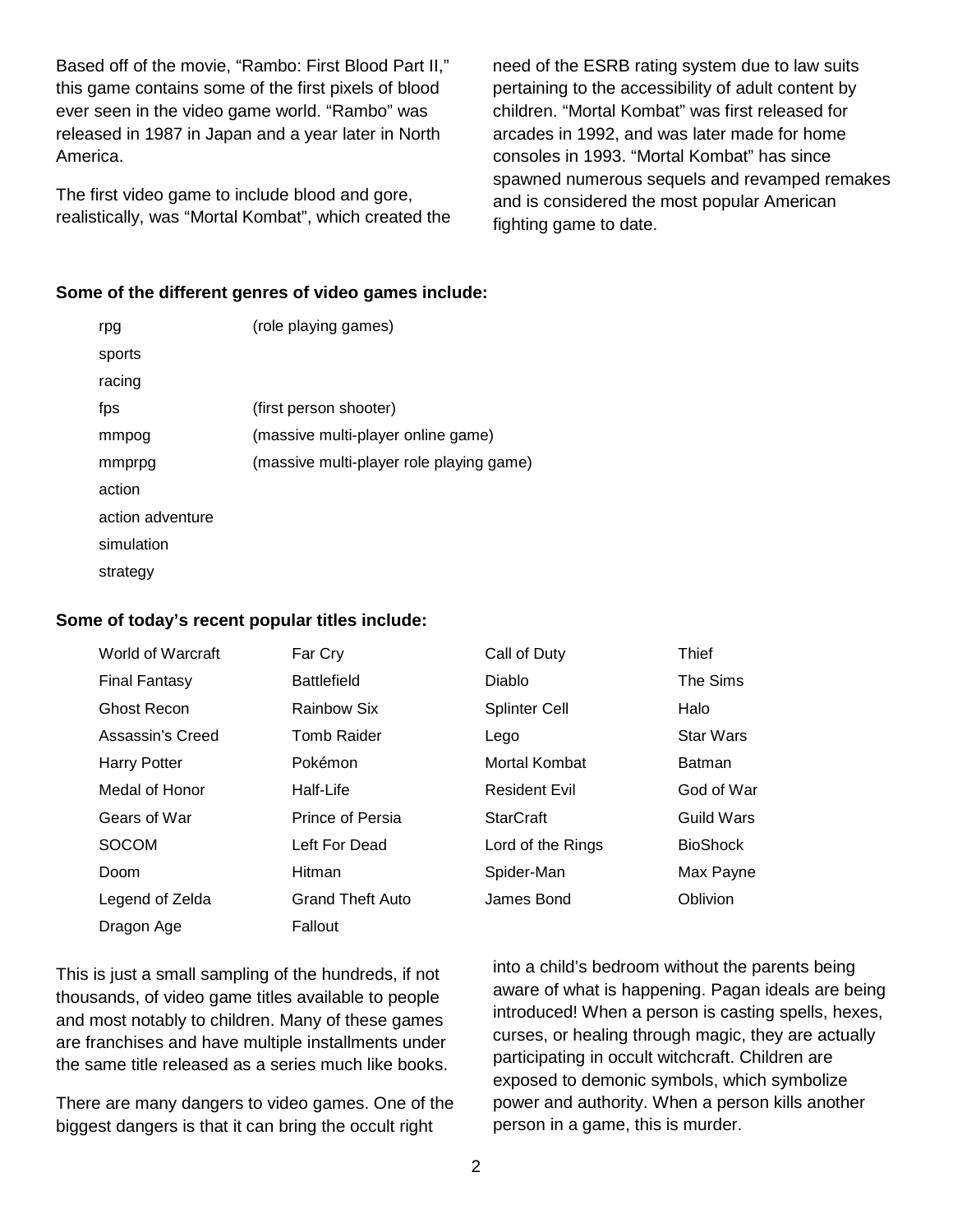Children are not the only ones susceptible to the dangers of video games. With smart phones and tablets everywhere, adults and children alike have ready access to all manner of games. The average age of a "gamer" is around 30. This tells us that the majority of the game content is directed at adults. Violence, nudity, blood and gore are the staples of today's games. With most of the games geared toward adults, it's a safe assumption that children are going to see or experience something inappropriate for their age. This will open the door to further exploration into the occult as games become an interactive movie in which the player can escape reality.

### **Games that Dehumanize**

Of notable mention is "WoW" or "World of Warcraft." This is a massive multi-player on-line role playing game. This means that the player assumes the identity of a magician, fighter, bard, etc., and can even play as a non-human. This game has proven

itself to be incredibly addictive to its players as they strive to "level up" and quest to find armor, weapons and occult artifacts of power. The game is based on a virtual monetary system which creates a desperation in some players that is so strong that they are willing to sell their earthly bodies for sex in exchange for this virtual game gold. Online surveys show a strong sentiment that World of Warcraft is ruining relationships and costing people their jobs and marriages.

Consider the following heartbreaking example of a young woman who sold her body to receive what is called an "epic mount." An epic mount is an in-game ability that allows characters to "evolve" to the point to where they can cast spells on their enemies from the sky. This young woman's desire to have this epic mount was so strong that she offered premarital sex in exchange for enough game gold to purchase the mount. She posted an ad on craigslist offering her body in exchange for 5,000 in WoW game currency. It did not take her long to find a person that was willing to accept her offer.

## **An EPIC mount! (warcraft players look inside) - w4m - 31 (TriBeCa)**

Date: 2007-04-08, 7:17PM EDT

Hello I need 5000 world of gold for my epic flying mount. In return you can mount me.

You have to have an account on the laughing skull server and I want the 5000 gold BEFORE we do anything, we can make the trade at your place since I can't host. EDIT: Because I am having a lot of dumb guys message me who clearly don't have the gold make SURE to send: a picture of yourself and a screenshot of your character with the 5000g, I will be checking armory profiles, thanks.

I play a level 70 night elf druid and would prefer someone who was into roleplaying (I have a costume!) but honestly anyone will do, as long as you have the gold. I would also be ok with a woman too, as long as you have the gold! Also not adverse to the idea of groups\anal.



Please send a pic and be real and drug\disease free with 5000 gold on the laughing skull server.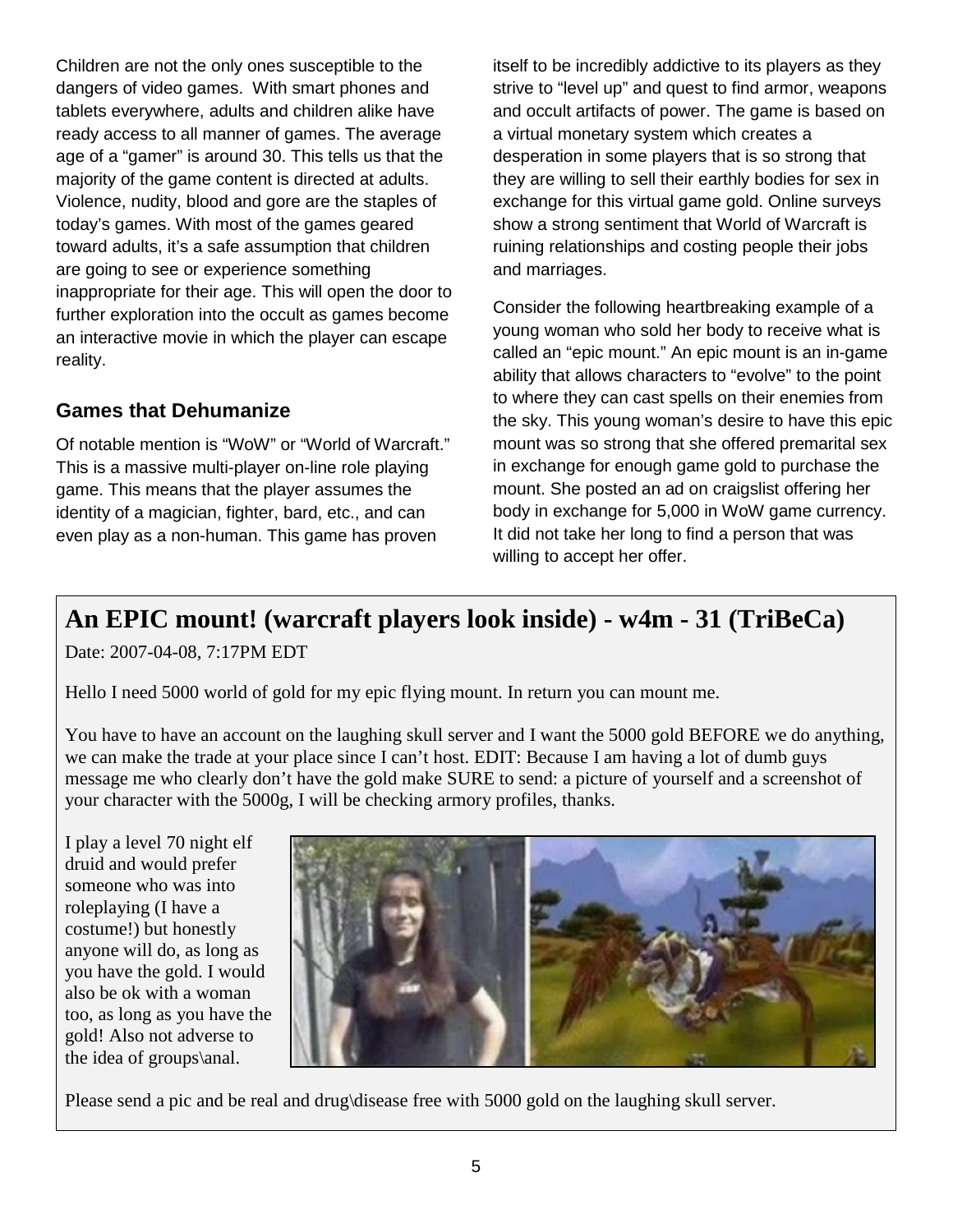As soon as the deal was sealed she was back in the game world. She compromised her soul in real life to finance her virtual reality fantasy.

## **EPIC mount success story - w4m - 31 (TriBeCa)**

Date: 2007-04-09, 2:25PM EDT

Hi, I'd just like to thank all the jackasses that thought it would be funny to post my picture all over the internet and make 50000 threads about me on the wow forums. I got my epic mount in about an hour that was very enjoyable for both parties while all of you idiots probably spent hundreds of hours farming for your or don't even have them. I won't be revealing my name or his, but suffice to say if I found any of you in-game I will be killing you 280% faster. Also my new friend would also like to tell all you PUNKS to take a hike, PUNKS. I'm planning to meet him again later this week, he's getting double value for his gold :D.

So talk all the trash you want, I got MY Epic flying mount AND I got laid which more than most of you failures can ever hope for.

"Fallout 3," produced by Bethesda Game Studios, is an example of a role playing game that had multiple endings based on player decisions. The game received a lot of awards in the gaming community but there were some problems. The game allowed the player to become addicted to morphine and alcohol. There are plot lines in the game that allow the player to access a weapon that launched mini nuclear bombs called the "Fat-Man". This is a reference to the bomb dropped on Japan.

in a virtual setting. The game developers were creating an environment where a child (or adult) could possibly recreate some of the most horrific moments in human history. The moral ramifications are obvious as young children are not capable of fully understanding the consequences of these actions. These types of experiences lead to a desensitization of a person's perception of death and murder. They will begin to associate real death with virtual death and thus become disconnected from a very real part of life.

One of the most disturbing quests in the game involves deciding whether to detonate or disarm a nuclear device in a small town called Megaton. The player can either kill all the residents and annihilate the town by detonating the weapon or save everybody by permanently disarming it. Consequently, parents were less than pleased when they found out that their children were responsible for killing hundreds of people, even



Fallout 3: Destroying Megaton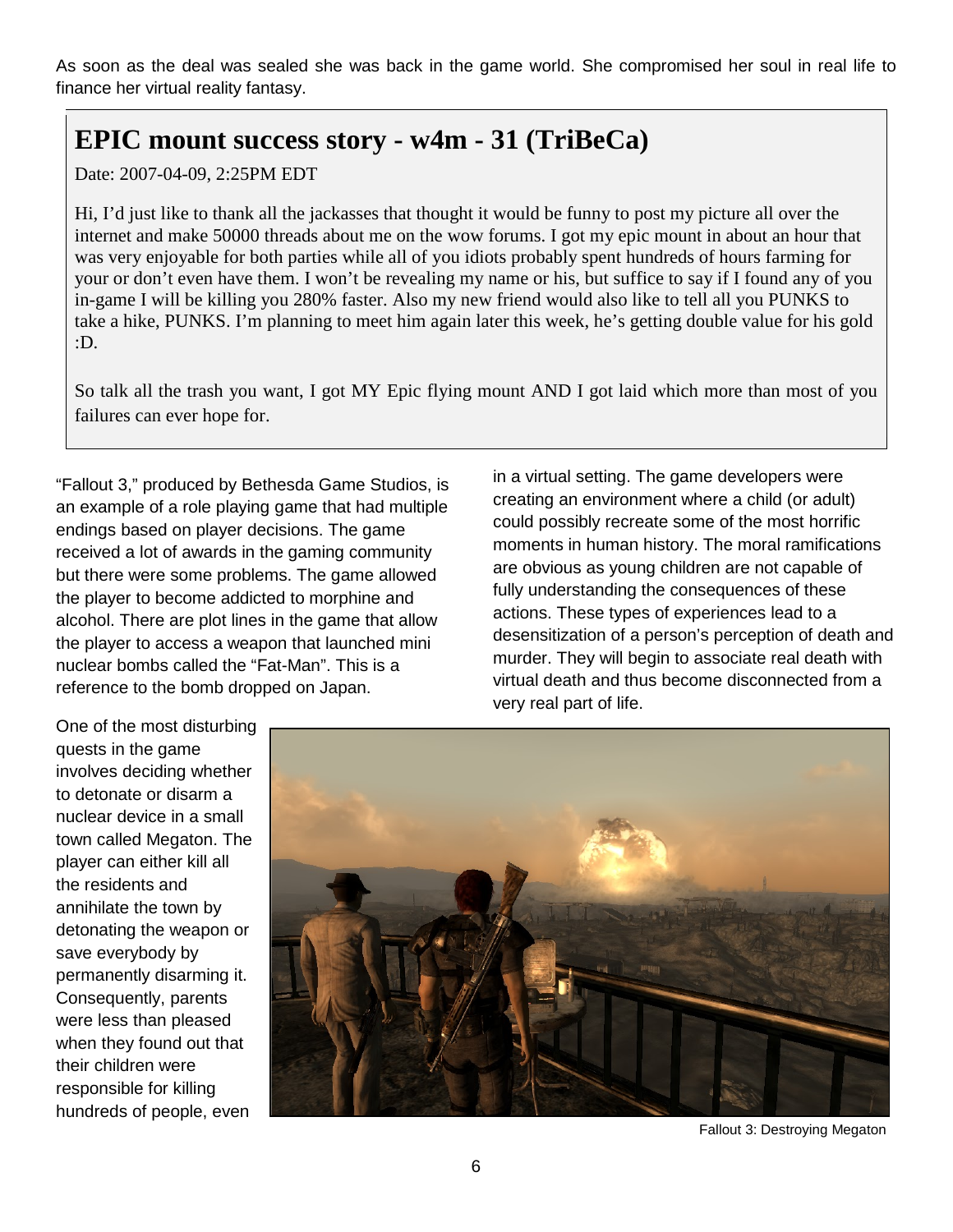One popular argument from video game advocates is that games increase hand eye coordination. This is only true inside the gaming world. Once you leave the gaming world these motor skills are largely worthless and cannot be applied in reality outside the gaming environment.

Games are not all bad. There are certainly innocent, educational or story based games that are nonviolent. There are many sports and simulation games that are non-violent but there must be one underlying question: "How does this glorify God?" Spending time with friends and family, playing a game of soccer, or something similar would be more beneficial to bring the family together.

Another issue here is time. When does the time commitment become something beyond a casual experience? Children especially cannot regulate their time and would spend all hours of the day playing games. This leads to an addiction that is not easily broken. Children become out of shape, lose social skills, and their ability to function and communicate in society is limited. We can see further evidence of this since the advent of texting. Teens and young adults have begun to lose the ability to interpret human emotion through body language.

Games require an incredible amount of time to "beat" and some are even unbeatable. They simply perpetuate until the player grows tired of the game and moves on to the next installment. We are talking hundreds, if not thousands of hours dedicated to developing a person's virtual skill. This is time not spent with a spouse or family. This is time not spent on education, or learning a trade. This is time not spent reading books or developing critical thinking skills needed to understand our reality. Most importantly, this is time not spent serving God and is therefore wasted time.

#### **How Demons Enter Through Fantasy: The Seducing Spirit**

Everybody is born with an imagination. This imagination can be used to build a home, write a book, fix a car, or any number of situations requiring problem solving and creative solutions. The imagination can also be used to create a fantasy world in which we can escape reality. This is an

illusion formed in our mind. We can create an event or sequence of events in which we are in TOTAL control. We can fulfill our most personal longings without fear of rejection or failure. We can become a "god" in a sense as we are in complete control of all aspects of the illusion. The stronger the pain, or rejection; the stronger and deeper the illusion.

Our imagination is a faculty of our inner man; the illusion is created from within our heart (soul) with an influence from one of the three following choices:

- 1. The Holy Spirit
- 2. Our Spirit
- 3. A Demonic Spirit

We create this fantasy world to escape the pains of reality, such as rejection. For example, within this reality we are always the center of the illusion. We are in complete control; we are important and everything always works out perfectly. We will always score the winning goal. If we don't score the winning goal in reality, we can replay the moment over and over in our mind and change the outcome to feel better about it. Men tend to sexualize their fantasies to gain power, money, women, fame etc. Men will always get the girl and she will always be satisfied beyond her wildest dreams. Men will spend millions in this illusion having the fastest cars, the nicest homes etc. Revenge is another motive in our fantasies. We can exact the perfect revenge without consequences.

Women on the other hand tend to romanticize their fantasies about the perfect man. This man will happily cater to her every need and desire. He will always satisfy her and take care of her. He will always say kind things and act perfectly in public.

The problem with this illusion is that it is a lie! There are pains and rejections in real life. We will not always score the winning goal and our spouse will not always act correctly and say the right thing. Revenge is never sweet, and there are always consequences.

Have you ever zoned out on a long drive, and then all of a sudden you snap out of it as you arrive safely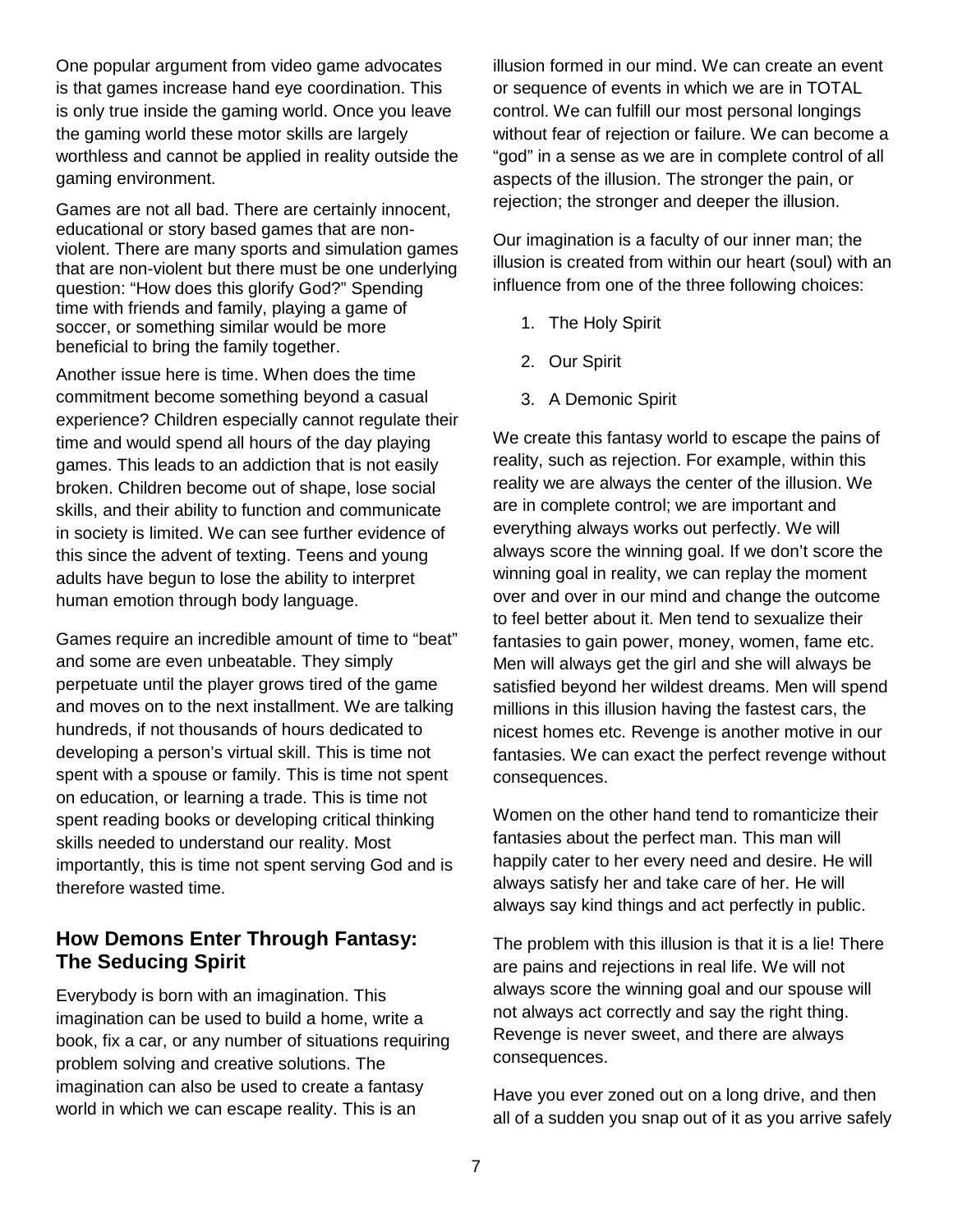at your destination without any specific recollection of the drive itself? You have to ask yourself, where did I just go in my mind? Daydreaming is a natural human element. It all depends on where the fantasy leads you.

*"I made a covenant with mine eyes; why then should I think upon a maid?"* (Job 31:1)

*"If my step hath turned out of the way, and mine heart walked after mine eyes, and if any blot hath cleaved to mine hands…"* (Job 31:7)

This tells us that our heart follows our eyes. If our eyes fall willingly on something Holy then we will be Holy in our heart. However, if our eyes fall willingly on something unholy then we are defiled and our heart is dark.

*"For where your treasure is, there will your heart be also.* 

*The light of the body is the eye: if therefore thine eye be single, thy whole body shall be full of light.*

*But if thine eye be evil, thy whole body shall be full of darkness. If therefore the light that is in thee be darkness, how great is that darkness!* 

*No man can serve two masters: for either he will hate the one, and love the other; or else he will hold to the one, and despise the other. Ye cannot serve God and mammon."* (Matthew 6:21-24)

If we find treasure in any dark thing not of God, be it video games, porn, books, TV, movies etc., then we are filled with the darkness thereof. This filling of darkness is the result of sin. This sin opens the door to the seducing spirit and this filling of darkness is the evil spirit coming in.

*"I will set no wicked thing before mine eyes: I hate the work of them that turn aside; it shall not cleave to me."* (Psalm 101:3)

#### **Seducing Spirits Have Friends**

The nature of seduction is that we are not aware of what is happening. We don't immediately recognize the influence of the seductive moment in our lives. Seduction does not happen in an instant. It is a gradual decline of our defenses against impure thoughts. The seduction will start off shallow and inconspicuous. It will increase in depth and complexity as we get more and more personally involved.

When somebody creates a fantasy that you pay money to be a part of, you become a voyeur. You are vicariously living out somebody else's fantasy. Take for example a sex scene in a movie. By willingly watching that sex scene you are inviting in the spirit of lust, adultery, fornication and more. By watching, you are in fact participating and fellowshipping with these evil spirits. This can lead to more than just an addiction to racy or pornographic movies. This can lead to a desire to act out scenes and you may come to idolize characters from the movie.

The media is only the vehicle of temptation. Let's get back to video games. By playing a video game you are no longer simply watching. You are an active participant. It gets even worse with the live games on the internet because with a headset you can then speak the fantasy into your reality and you are communicating with other people in the same fantasy. When people play role playing games for example, they are taking on another identity. They kill, murder, steal, and condone others who do these things. So as we have seen, what we allow in our "eye gate" has the potential to enter our heart. In the Bible, the heart refers to the soul. We don't have to act out our fantasies in our physical bodies to be guilty of the sin. Dwelling on an impure thought and not casting it down/out opens the door to demonic problems.

*"But I say unto you, That whosoever looketh on a woman to lust after her hath committed adultery with her already in his heart."* (Mathew 5:28)

When a person spends a significant amount of time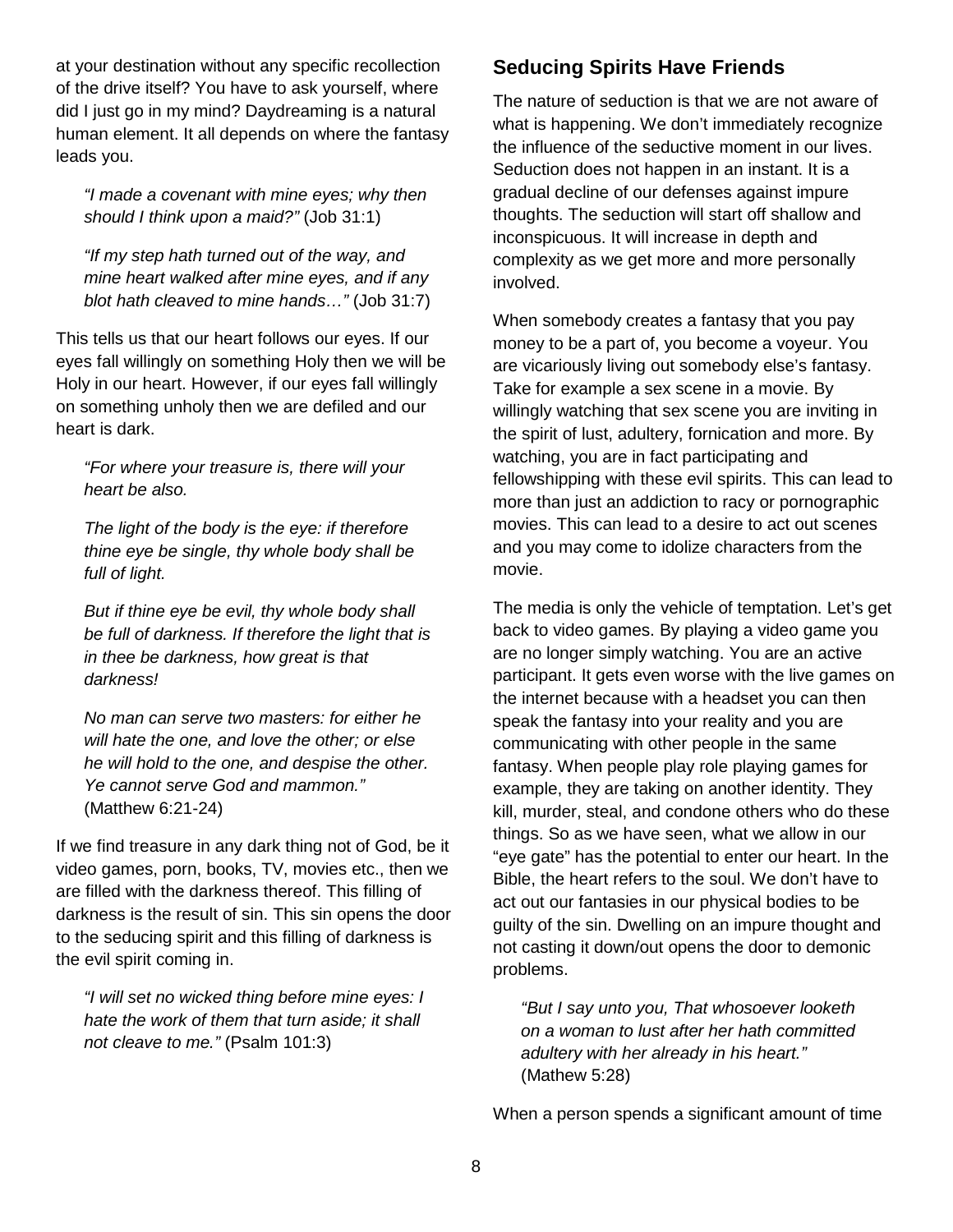in a make believe world or world of fantasy, the line between fantasy and reality becomes blurred. We begin to desire the fantasy more than reality.

### **The Impacts of Unrestrained Fantasy**

What are some of the impacts of unrestrained fantasy?

- 1. Creates tracks in our mind.
- 2. Causes people to avoid responsibility.
- 3. Causes false comfort.
- 4. Causes addiction.
- 5. Opens the door to seducing spirits.
- 6. Blocks intimacy.
- 7. Creates selfishness.

The **tracks** created in our mind are mental railroad tracks that are constantly distracting us and pulling us back to the fantasy. We may find ourselves slipping into the fantasy world more and more often, while doing anything repetitive such as dishes, laundry, driving, taking a shower etc. The fantasy takes more and more of our consciousness of real life and diverts it toward the fantasy in your mind: **the lie.**

A person may start **to avoid responsibilities** in order to spend time in the fantasy world. This is especially true of gaming. The addiction can become so strong for some people that they will skip school, call in sick to work and cancel appointments in order to spend time in the fantasy world. Children may lie to parents and sneak time on video games after restrictions have been employed. This is a greater problem for an adult as there is nobody to hold them accountable and they can become reclusive.

**False comfort** is created because we are never rejected from the fantasy. We can distract ourselves from the pains of soul damage and traumas. These issues are never dealt with and will lie just below the surface causing all sorts of other problems like insecurity and shyness.

This can also lead to **addictions** such as drugs, food, sex, and other things because once we leave the illusion of safety; we still need comforting in real life. Once outside the illusion and back into reality, we discover that our hurts are still there. We are then constantly on the lookout for new ways to bury the pain.

We discussed previously how **seducing spirits** enter into us. We ask them to enter our lives! By not facing our pain and looking to God for forgiveness and healing, we are looking to Satan for the answer. He will happily supply us with all manner of distractions to keep us busy and hurting for the rest of our lives. Only when the pain outweighs the pleasure will we turn from sin and ask God for help.

**Intimacy** requires an acute sense of the now and self-awareness. We cannot be intimate and close to others if we are lost in a fantasy world. Relationships and careers suffer heavily from gaming and the entertainment industry as a whole. When a person is immersed in a fantasy, they are disconnected from reality and the feelings and needs of others. Their perception is blocked and they are shut off from receiving love from outside the fantasy.

This leads us to **selfishness.** When a person comes to the point that reality is just too painful, when the illusion replaces love and comfort, this person will become selfish and withdrawn. They will become self-centered and quick to anger if their game time is interrupted.

### **STATISTICS DO NOT LIE**

Here is a short list of people who played video games and ended up murdering people before they were caught or killed. This list is taken from the book Xenogenesis - Changing Men Into Monsters by Stephen Quayle.<sup>[1](#page-0-0)</sup>

**Evan E. Ramsey,** 16 years old, shot and killed two and wounded another two at the Bethel Regional High school in Bethel, Alaska on February 19, 1997. Later he told investigators he liked to play the

Quayle, Stephen, XENOGENESIS, CHANGING MEN INTO MONSTERS, End Time Thunder Publishers, Bozeman, Montana, 59718, 2014. p.202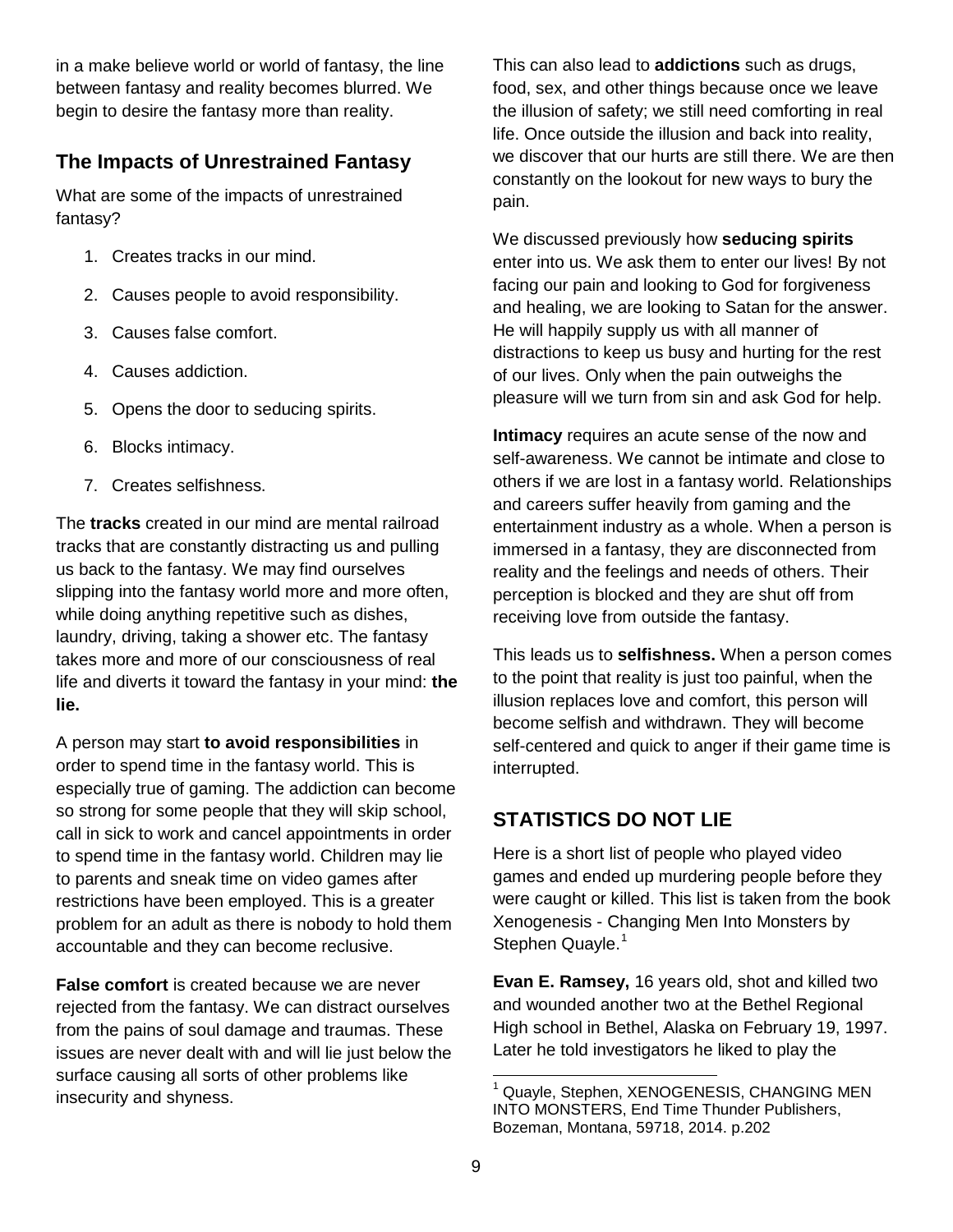shooting video game **Doom**. He was sentenced to 99 years in prison and will be 85 years old when he is eligible for parole.

**Michael Carneal**, age 14, fired upon students having a prayer meeting at Heath High School in West Paducah, Kentucky in 1997, killing three girls and wounding five others. Michael was obsessed with the violent games **Doom** and **Mortal Kombat**. At his trial, he was sentenced to life in prison without the possibility of parole.

**Eric Harris** and **Dylan Klebold**, ages 18 and 17, killed 12 students and a teacher at Columbine High School in Colorado of 1999. Both of them were obsessed with the video game **Doom**. When cornered by the police, they used their own guns to commit suicide.

**Devin Moore**, age 18, went on a shooting spree in Fayette, Alabama in 2003, killing three policemen with a gun he had snatched from one of the officers when he was brought in to the police station and in the process of being booked. Moore would later tell investigators, *"Life is a video game. Everybody got to die sometime."* Moore's favorite video game was **Grand Theft Auto**. He was sentenced to death by lethal injection and is on death row in Alabama.

**Seung-Hui Cho**, age 23, killed 32 people at Virginia Tech University in Blacksburg, Virginia in 2007. When confronted by police, he took his own life with his gun. He was known for playing violent video games which included **Counterstrike**.

**Jared Lee Loughner**, age 23, killed six people and injured 13 others, including Congresswoman Gabby Gifford in Tucson, Arizona in 2011. He was sentenced to life in prison without the possibility of parole. He was known for having played violent video games.

**Anders Behring Breivik**, age 32, killed 77 people in the 2011 attack at the summer camp on the island of Utøya, Norway. He claimed to use the shooting video game, **Call of Duty**, as a training mechanism for his killing spree. Due to the extremely liberal laws in Norway, he was sentenced to just 21 years in prison and will be eligible for parole after 10 years.

**James Holmes**, age 25, killed 12 people at a Century movie theater in Aurora, Colorado in 2012. He was known for playing violent video games. He was sentenced to life in prison without the possibility of parole.

**Adam Lanza**, age 20, drove to the elementary school in Newtown, Connecticut in 2012 after he had shot his mother to death. At the school he shot and killed 26 grade school children and six teachers, before taking his own life. Investigation showed that he had regularly been playing shooter video games.

**Aaron Alexis**, age 34, was the shooter at the Washington Navy Yard, in Washington D.C., that left 13 people dead. He took his own life as the police closed in on him. Investigations showed that he had played violent video games for up to six hours at a time.

These are the most infamous mass murderers but there are thousands of other men that play violent video games and end up killing someone. Every time there is a mass shooting, Barack Obama and other liberal politicians call for stricter gun control, even going so far to make the case that guns should be taken from the hands of citizens.

It is impossible to legislate morality and stricter gun control or the outlawing of guns will only take firearms away from law abiding citizens. Does any sane person think that criminals will voluntarily turn in their guns? Such draconian laws only makes it easier for the criminals when their victims can't properly defend themselves.

Why doesn't Barack Obama call for the elimination of violent video games? The answer is that the video game manufacturers are a powerful lobby in Washington D.C. and no politician wants to oppose them or the movie industry.

#### **Steps to Pulling Down the Illusion**

Here are the necessary steps to pull down the video game illusion:

- 1. Recognize the issue.
- 2. Requires deep repentance.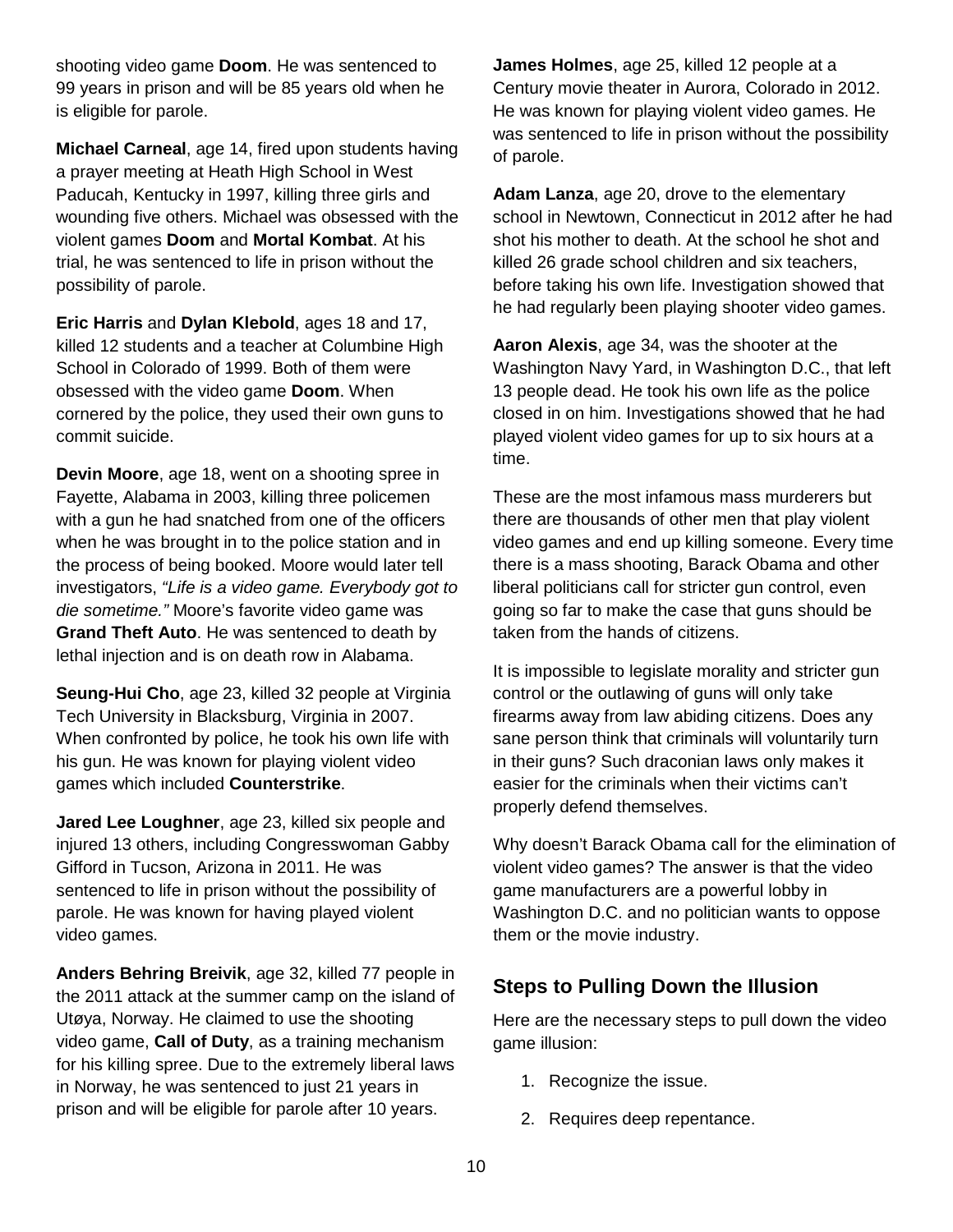- 3. Remove the fantasy at its root.
- 4. Replace fantasy with truth.

*"Finally, brethren, whatsoever things are true, whatsoever things are honest, whatsoever things are just, whatsoever things are pure, whatsoever things are lovely, whatsoever things are of good report; if there be any virtue, and if there be any praise, think on these things."* (Philippians 4:8)

The very first thing we have to do is to recognize the problem for what it is. An addiction to gaming, porn, sex or whatever it may be must be acknowledged with proper understanding. People do things for a reason. We mostly do something to get a response or we are responding to something done to us. Once we have accepted that we are sinners, we need to repent. We are held accountable for the consequences in our lives and it is impossible to turn things around without repentance. God will not take action without genuine repentance. This also requires us to completely remove the illusion from our lives. Not some or most of it, but all of it! The sin and the demonic problems will remain as long as you hold on to the fantasy. Finally, we must replace the fantasy with truth. We must acknowledge whatever it was that drew us into the illusion in the first place. It can be rejection, some type of failure, embarrassment, rape, or molestation. Whatever the problem, it must be dealt with before you can receive help. We cannot begin to heal from a hurt if we don't accept (admit) that we were hurt in the first place. Only then can we accept God's love and move forward in Christ Jesus.

*"That ye put off concerning the former conversation the old man, which is corrupt according to the deceitful lusts; And be renewed in the spirit of your mind; And that ye put on the new man, which after God is created in righteousness and true holiness.*

*Wherefore putting away lying, speak every man truth with his neighbour: for we are members one of another. Be ye angry, and sin not: let not the sun go down upon your wrath: Neither give place to the devil.*

*Let him that stole steal no more: but rather let him labour, working with his hands the thing which is good, that he may have to give to him that needeth.*

*Let no corrupt communication proceed out of your mouth, but that which is good to the use of edifying, that it may minister grace unto the hearers. And grieve not the Holy Spirit of God, whereby ye are sealed unto the day of redemption.*

*Let all bitterness, and wrath, and anger, and clamour, and evil speaking, be put away from you, with all malice: And be ye kind one to another, tenderhearted, forgiving one another, even as God for Christ's sake hath forgiven you." (Ephesians 4:22-32)*

*"But all things that are reproved are made manifest by the light: for whatsoever doth make manifest is light."* (Ephesians 5:13)

On a more personal note, I would like to share with you my personal experience with fantasy and video games. I had a number of traumas in my youth that caused me a lot of pain. I became withdrawn and did not have a lot of friends. I was shy and meek. I had no trust of people around me and so I became withdrawn into fantasy novels written by Terry Brooks. At about the same time I discovered R.A. Salvatore and his Dark Elf trilogy. These novels are written under "Forgotten Realms, Dungeons and Dragons." They follow along with the fantasy world created in the "Dungeons and Dragons" gaming series. I read all that I could find and completely escaped into this world. I started to believe that I was born in the wrong time and that I would have been more comfortable having been born in a different age or world altogether.

The books led me to one of the first "Forgotten Realms" video games produced by SSI (Strategic Simulations Inc.) called "Secret of The Silver Blades" in 1990. This was my first experience with a role playing computer game and I was instantly hooked. I never actually made it to the end of the game because I bought the sequel as soon as the next release came out and dropped the previous game. I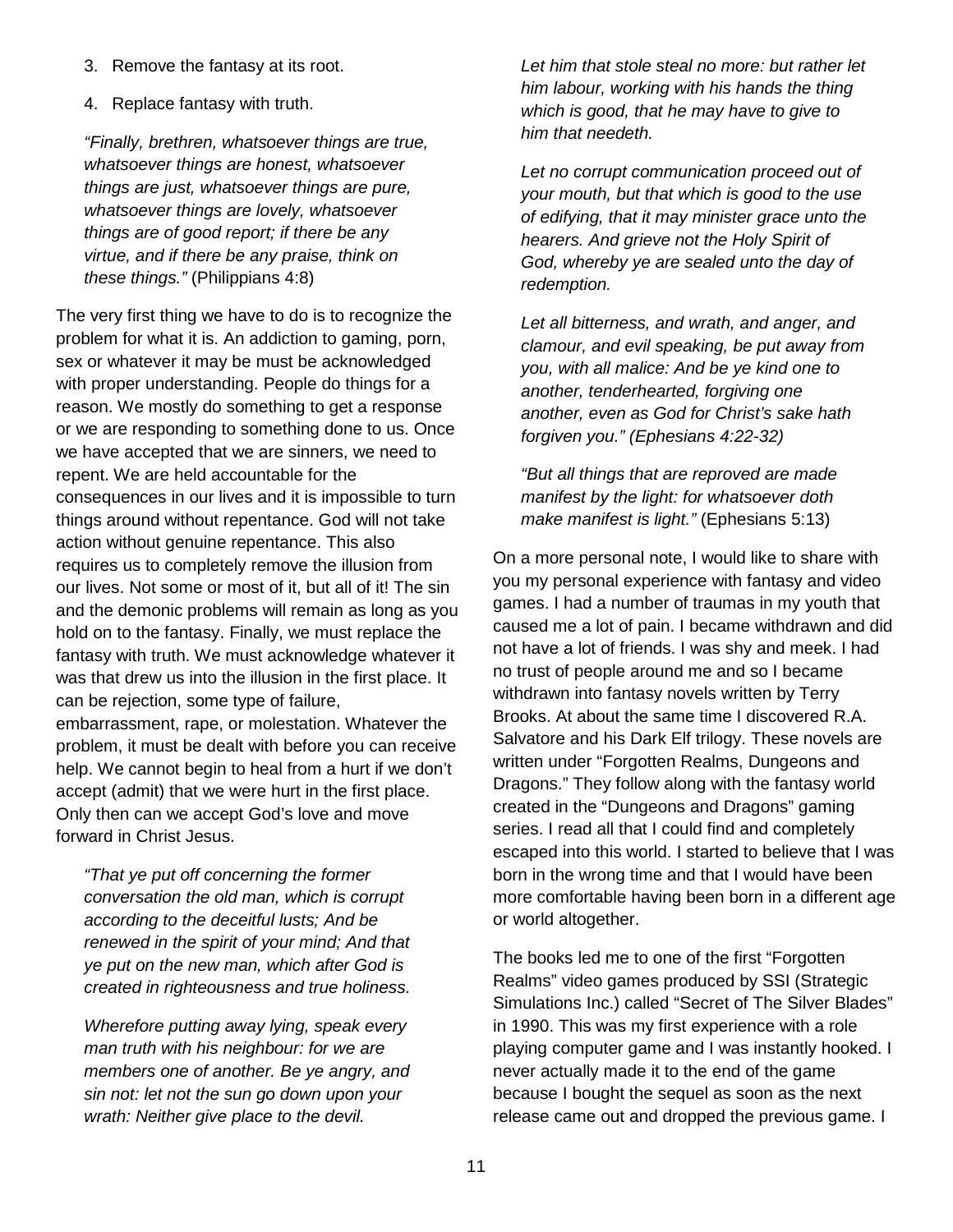remember going outside to do chores or hang out with friends and then at night I would stay up all night playing these games. I don't think I have to tell you that my grades began to suffer. I was a sophomore in high school, as my gaming progressed, my grades crashed. My parents would not upgrade our computer, so I was pushed outside. I became an avid rock climber who smoked pot, ate psychedelic mushrooms and dropped LSD. I started smoking cigarettes and my rock climbing took a back seat to the "party" life.

I settled in with a decent job as a cabinet maker and built myself my first gaming computer. From that moment I played mostly fantasy (Dungeons and Dragons), and first person shooter games like "Call of Duty" and "Battlefield 2142." I became trapped in a cycle of staying up late and all weekend playing games, drinking, and smoking pot. I was not alone and had a pseudo support group once I was able to connect to other people living online as well. They were all doing the same thing for the most part.

I was just coasting along at this point. I was not getting ahead in my career. My marriage was failing, and most importantly, I had no relationship with Jesus. It was not until I lost my marriage and job that I saw what a time commitment gaming required. I wondered where I would be today if I had spent that time on other things. Instead of amassing 1,500 hours playing "Bethesda's Oblivion," I could have read any number of books, learned a language, who knows? That amounts to about 3 hours a night for a year and half. On weekends it was much more. It was just time thrown away! I had a good time with absolutely nothing to show for it. This is time that I will never get back. Satan stole it from me and I allowed it to happen.

I have so much more time available to me now. I hope that parents out there who have little children will come to realize that while games are used as a babysitter, these games are handicapping them. Children are actually regressing in intelligence.

I had a chance to work in a client's house which homeschooled their children. During my time in the home I witnessed the following: The son who was

about 15 had certain projects to do for school. Well, when his parents were not supervising him, he would use the "alt-tab" command to cycle between his game and school work. It was comical at first because as I would walk by and he would "alt-tab" to the school work thinking I was his mother. It was obvious that he was breaking a rule imposed by the parents but the urge to play was so strong that he could not help it. After about three weeks of this walking past him, I could see that his nerves were shot and he was exhausted from constantly thinking he might be busted. I began to feel sorry for this boy and prayed for him because I could see the bondage he was in. He could not stop playing; it was always pulling him back. I could also tell that when it came time for him to do a chore such as cutting the grass or helping grandma down the street, he was grumpy about it. He would hang his head, put on some headphones and race through the chore just to get back in the game seat. I am sure he was happy to see us finish our job so he could sneak the gaming with impunity.

I also noticed that he could not do his chores without headphones on. This is something I have seen more than once in other people, and it tells me that there are thoughts that they don't want to face. They would rather zone out in music than face their inner man. Any amount of silence and they begin to squirm.

My advice to parents is this. Educate yourself on what your children are doing and what they are listening to. The Internet is available almost everywhere these days. Learn how to use the parental controls on the TV. Limiting exposure will push them towards more worthwhile pastimes like sports and education, and of course, introduce them to Jesus!

#### **References:**

King James Bible Forums.yellowworld.org Omegaman Radio Blogtalk Episode 1620 Mike Connell "The Truth About Tattoos"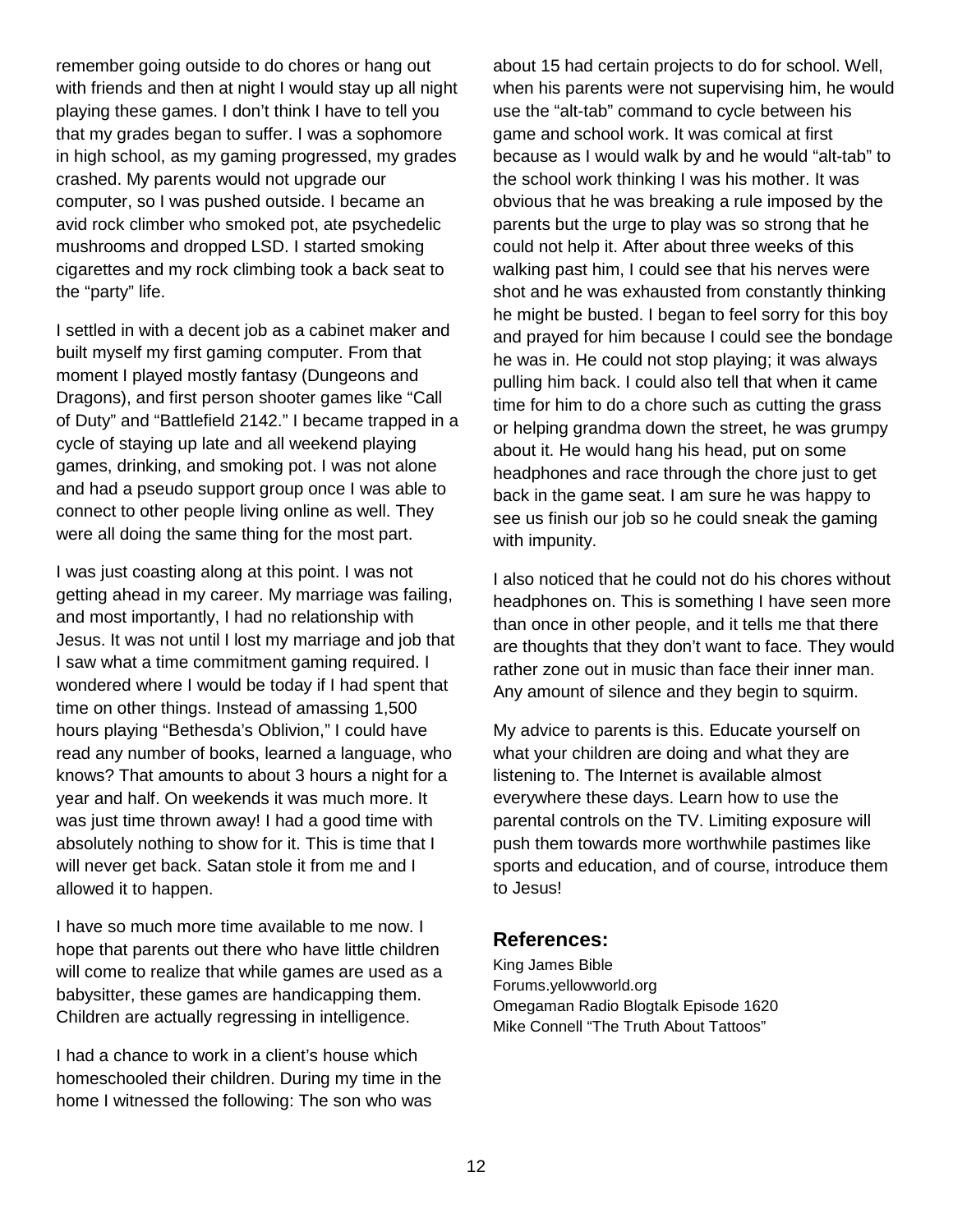# **VIDEO GAMES**

#### **Summary by John S. Torell**

When "Christian Dynamics Course 1" was reprinted in 2010, I did not address the issue of video games. As people have purchased the book and come for deliverance, we discovered that a number of them were addicted to video games and it was destroying their lives. I want to make a distinction that not all video games are evil but there is a vast difference between a game of racing cars and one depicting a violent war theme or sorcery.



I thought the fight was over as "Dungeons and Dragons" faded away in the 1980's. It was impossible to foresee what would happen some 25 years later with the

explosion of the internet and the development of personal computers. As a pastor, radio speaker and writer, I was busy and slow to embrace the personal computer. I did not follow the development of the internet, and it was not until 1997 that a friend talked me into building a ministry website. I paid little attention to it and it wasn't until a year later that I began to realize I was lagging behind a huge development that was reshaping the world. The website took on a more involved ministry role in 2003 with the addition of a new webmaster as we began to post audio and video files in addition to the written content.

When I was asked to be on Omega Man internet radio, I suddenly came in contact with a new group of people that I had not previously encountered. These 20-50 year olds had abandoned the mainstream media and focused instead on alternative news media of websites and blogs. Many of them were former electronic video game players until they realized it was a world of occultism, sex and violence. It wasn't until they came for deliverance that I realized how video games were responsible for demon oppression and it was imperative to address certain video games which are unacceptable in Christian circles.

I am including the table of contents of "Christian Dynamics Course 1" in order to give you an overview of what is included in the book. This practical handbook will give you a solid understanding of salvation, how to pray for the baptism of the Holy Spirit and how to have a close relationship with God the Father and His Son, Jesus. You will also learn the blessings God has for those who obey His Word and the curses that come upon those who disobey it. You will learn the difference between demon possession and oppression and how to handle demonic problems.

I was thrust into a deliverance ministry in 1970 when a friend called for help. This book is the culmination of what I have learned during forty years of ministry. In short, this book is the manual that I never had.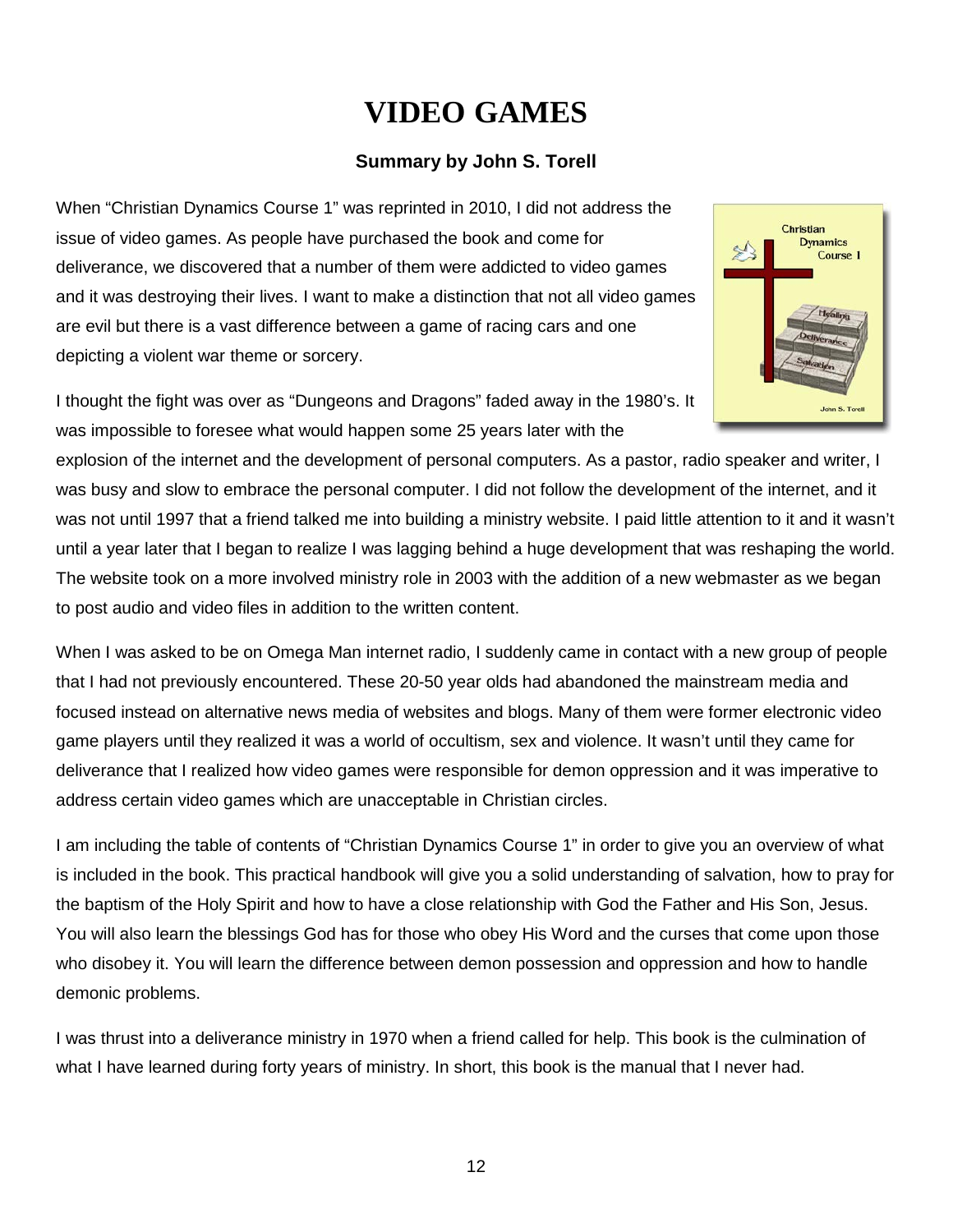## **TABLE OF CONTENTS**

| <b>PREFACE</b>                                              | Î.             |
|-------------------------------------------------------------|----------------|
| <b>ABOUT THE AUTHOR</b>                                     | v              |
| <b>REQUIREMENTS FOR THOSE SEEKING DELIVERANCE HELP</b>      | vii            |
| <b>SPIRITUAL WARFARE PRAYER</b>                             | ix             |
| <b>LESSON 1 - THE BIBLE IN ONE PICTURE</b>                  | 1              |
| <b>WHAT IS THE BIBLE?</b>                                   | $\overline{2}$ |
| WHEN WILL YOU DIE?                                          | 4              |
| <b>LESSON 2 - SALVATION</b>                                 | 5              |
| THE HUMAN BODY                                              | 8              |
| THE DEAD SPIRIT                                             | 12             |
| FILLED BY THE HOLY SPIRIT                                   | 14             |
| <b>SALVATION</b>                                            | 15             |
| OUR SECURITY IN CHRIST JESUS                                | 18             |
| <b>LESSON 3 - WHO IS OUR ENEMY?</b>                         | 23             |
| WHO IS THE CREATOR?                                         | 24             |
| ORIGIN OF CREATION                                          | 28             |
| THE ORIGIN OF SIN                                           | 34             |
| THE GOVERNMENT OF SATAN                                     | 38             |
| THE BOOK OF ENOCH                                           | 40             |
| LIFE BEFORE THE FLOOD                                       | 43             |
| THE KINGDOM OF GOD                                          | 54             |
| <b>LESSON 4 - THE RESULT OF OCCULT INVOLVEMENT</b>          | 59             |
| <b>LESSON 5 - HEALTH: THE BIRTHRIGHT OF EVERY CHRISTIAN</b> | 69             |
| FROM WHAT ARE WE SAVED?                                     | 69             |
| WHAT IS THE WORD OF GOD?                                    | 70             |
| THE DIVISION OF THE OLD TESTAMENT                           | 71             |
| THE LAW OF CAUSE AND EFFECT                                 | 76             |
| UNDERSTANDING THE RULES OF ENGAGEMENT                       | 79             |
| <b>IDOLATRY WILL BLOCK ALL HEALING</b>                      | 88             |
| WHAT ROLE DOES FOOD HAVE IN THE QUEST FOR HEALING?          | 98             |
| <b>GOD IS OUR HEALER</b>                                    | 108            |
| WHAT ABOUT DOCTORS, NURSES AND MEDICINE?                    | 113            |
| PREVENTATIVE MEDICAL VICTORY SCHEDULE                       | 115            |
| <b>LESSON 6 - BIBLICAL CURSES</b>                           | 121            |
| THOU SHALT HAVE NO OTHER GODS BEFORE ME - Aileen Serbeniuk  | 121            |
| THE TEN COMMANDMENTS                                        | 125            |
| <b>CURSES FOUND IN THE BIBLE</b>                            | 126            |
| <b>IDOLATRY</b>                                             | 126            |
| <b>ABOMINATION</b>                                          | 133            |
| <b>DISOBEDIENCE &amp; PERSECUTION</b>                       | 135            |
| <b>REBELLION</b>                                            | 137            |
| DEFILING THE SABBATH                                        | 139            |
| <b>SLAVERY</b>                                              | 140            |
| <b>MURDER</b>                                               | 140            |
| <b>SEXUAL SINS</b>                                          | 141            |
| <b>STEALING</b>                                             | 143            |
| LIES & DECEPTION                                            | 144            |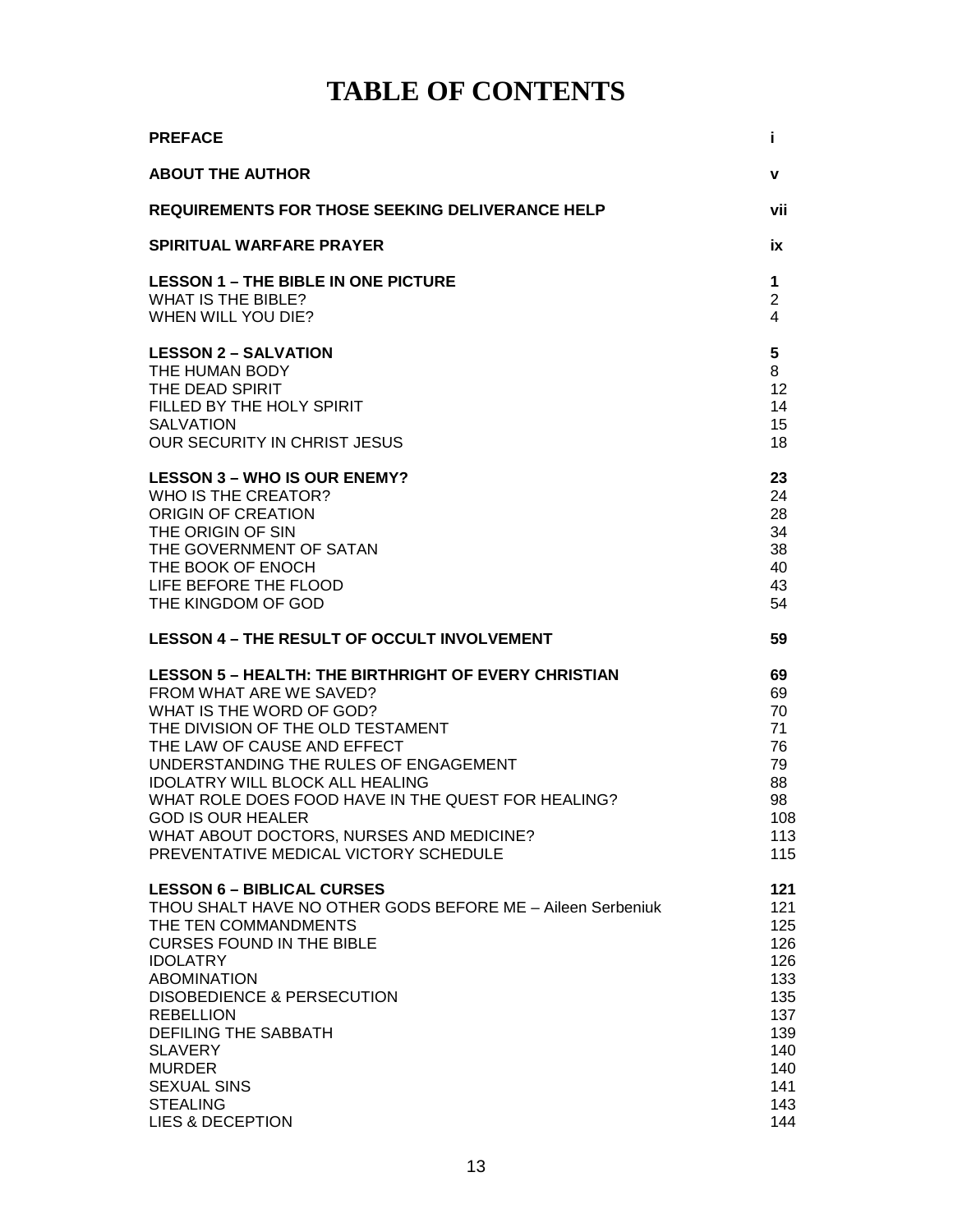| SORCERY & WITCHCRAFT                                | 145 |
|-----------------------------------------------------|-----|
| UNGODLY DEMONIC ENTERTAINMENT                       | 145 |
| <b>ADDICTION</b>                                    | 147 |
| <b>MISCELLANEOUS</b>                                | 147 |
| <b>LESSON 7 - DEMON POSSESSION &amp; OPPRESSION</b> | 153 |
| MY PERSONAL EXPERIENCE WITH DEMONS                  | 155 |
| MULTIPLE PERSONALITY DISORDER                       | 157 |
| PROJECT MONARCH: NAZI MIND CONTROL - Ron Patton     | 158 |
| HOW TO DESTROY MIND CONTROL                         | 170 |
| DANGERS FACING LAW ENFORCEMENTS OFFICERS            | 173 |
| <b>WHAT ARE TRAUMAS?</b>                            | 175 |
| SPIRITS OF ARRESTED DEVELOPMENT                     | 177 |
| INVOLVEMENT LEADING TO DEMON POSSESSION             | 182 |
| CHARISMATIC WITCHCRAFT / JDS TEACHING               | 182 |
| <b>PLAYING CARDS</b>                                | 184 |
| MUSIC & TELEVISION - TOOLS OF SATAN                 | 186 |
| <b>LESSON 8 - COUNTERFEIT ANOINTING</b>             | 193 |
| MANY OF THE ANOINTED ONES SHALL FALL BY THE WAYSIDE | 197 |
| <b>BILLY GRAHAM</b>                                 | 198 |
| WILLIAM M. BRANHAM                                  | 198 |
| <b>KATHRYN KUHLMAN</b>                              | 198 |
| W.V. GRANT                                          | 200 |
| <b>JIMMY SWAGGART</b>                               | 200 |
| <b>ORAL ROBERTS</b>                                 | 200 |
| PAT ROBERTSON                                       | 200 |
| <b>JACK VAN IMPE</b>                                | 200 |
| <b>KENNETH HAGIN</b>                                | 200 |
| <b>KENNETH COPELAND</b>                             | 200 |
| <b>FRED K. PRICE</b>                                | 200 |
| <b>RON HAUSE</b>                                    | 200 |
| <b>BENNY HINN</b>                                   | 200 |
| <b>HENRY J. LYONS</b>                               | 201 |
| EARL P. PAULK JR.                                   | 202 |
| <b>CARLTON PEARSON</b>                              | 202 |
| <b>ROBERTS LIARDON</b>                              | 203 |
| <b>TEG HAGGARD</b>                                  | 203 |
| PAUL & JAN CROUCH                                   | 205 |
| <b>JOYCE MEYER</b>                                  | 207 |
| <b>JOHN HAGEE</b>                                   | 208 |
| <b>HAROLD CAMPING</b>                               | 210 |
| <b>RICK WARREN</b>                                  | 225 |
| <b>WILLIAM "BILL" HYBELS</b>                        | 233 |
| <b>STUART &amp; JILL BRISCOE</b>                    | 235 |
| RANDY & PAULA WHITE                                 | 236 |
| IS THERE A SOLUTION?                                | 237 |
| <b>BLOW THE TRUMPET IN ZION</b>                     | 239 |
| A BIBLE BASED FOUNDATION OF TRUE CHRISTIAN FAITH    | 240 |
| THE MESSAGE BIBLE                                   | 241 |
| IS GOD CHANGING HIS MESSAGE AND BEHAVIOR?           | 245 |
| SEVENTH DAY ADVENTISTS                              | 246 |
| <b>JEHOVAH'S WITNESSES</b>                          | 250 |
| HERBERT W. ARMSTRONG                                | 254 |
| THE BIBLE CODE                                      | 268 |
| <b>EMANUEL SWEDENBORG</b>                           | 269 |
| THE HIDDEN MESSAGE OF THE CABALA                    | 272 |
| MICHAEL DROSNIN AND HIS BOOK, "THE BIBLE CODE"      | 276 |
| IS THERE A GENUINE BIBLE CODE?                      | 280 |